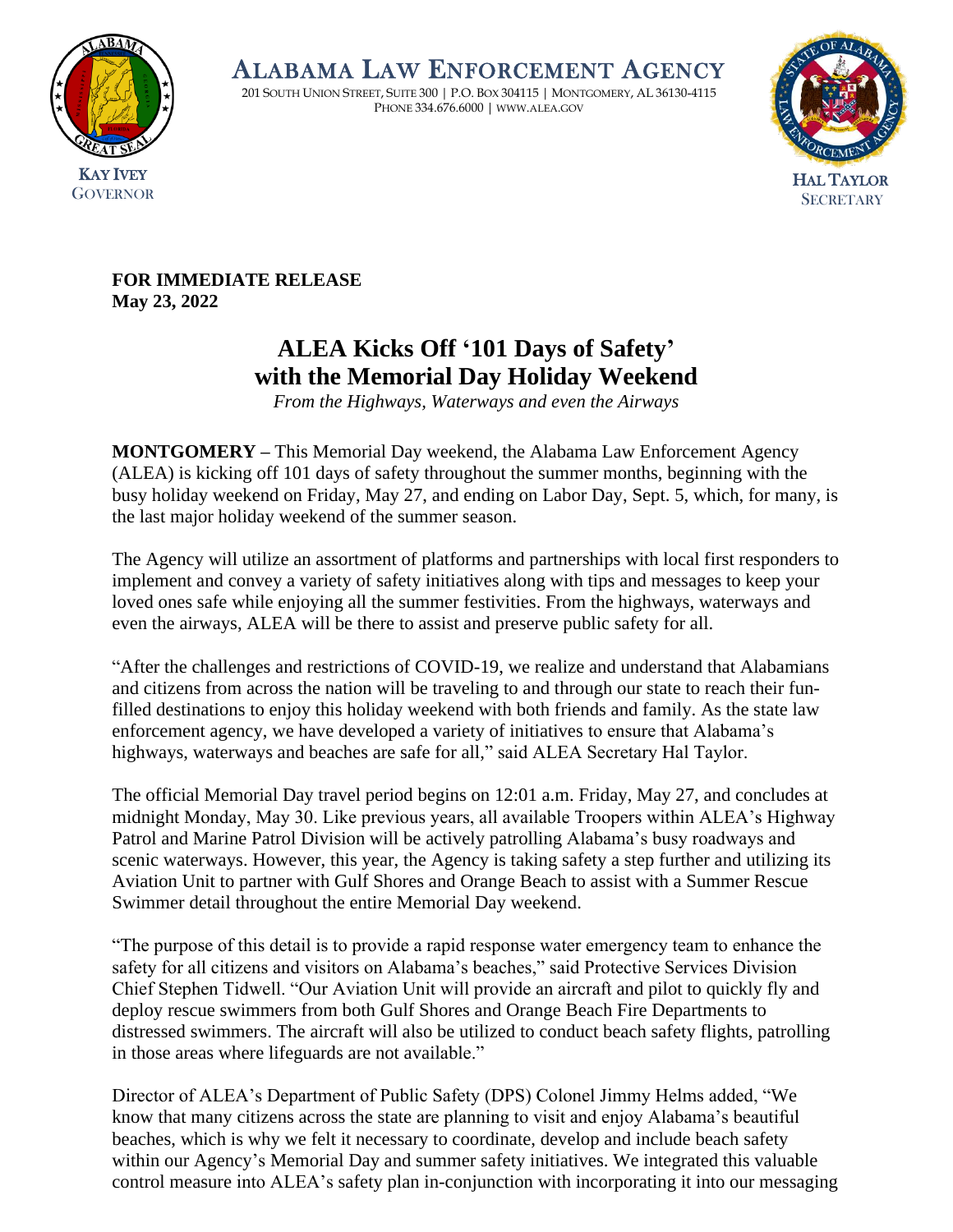campaign, which includes tips to avoid crashes on both highways and waterways across our state, in an effort to ensure that everyone returns home safely."

Steve Thompson, Chief responsible for ALEA's Marine Patrol Division noted, "Along with ALEA Aviation, Troopers assigned to our Marine Patrol Division will also be available to assist with any boaters in distress, not only on the Gulf Coast, but along all Alabama's waterways. Our state has a multitude of waterways which host a variety of aquatic and marine related activities, so regardless of where you plan to enjoy your Memorial Day weekend festivities, Marine Patrol Troopers will be out patrolling Alabama's rivers, lakes and beaches. Troopers will be conducting safety vessel inspections to ensure every boat on the water is properly equipped with all the necessary safety equipment including a personal floatation device (PFD) for everyone on board the vessel. Our Troopers will also be on the lookout for indications that vessel operators maybe impaired. Please understand there will be zero tolerance for boating under the influence. We want everyone to relax and enjoy the upcoming weekend, but you must be safety aware while on the water.

"All available Troopers within the ALEA's Highway Patrol Division will be out in full force before and during this Memorial Day holiday weekend to ensure Alabama roadways are as safe as possible," Secretary Taylor added.

"Recently, we have seen a dramatic increase in commercial motor vehicle traffic across our state, as various industries continue to move into Alabama, we believe this trend will only increase. Given the influx in commercial vehicle traffic along with the much-anticipated Memorial Day weekend, we may see historic volumes of traffic on Alabama roadways. While we recognize and understand motorists are eager to reach their favorite vacation destination, we cannot stress enough how essential it is to have a pre-trip checklist and include a roadside emergency kit within that inspection. We also remind everyone how important it is to be vigilant when driving on roadways in heavier-than-normal traffic, especially when commercial vehicles are present. You must be a defensive driver because the slightest amount of inattention can have tragic consequences," said Colonel Jimmy Helms.

ALEA offers the following safety tips to remember:

## **Highway Safety Reminders**

- **Remain attentive around large vehicles and semi-trucks.** Large vehicles such as semitrucks command a heavy presence on interstates. They have limited maneuverability, longer stopping distances and bigger blind spots.
- **Expect traffic heavier than usual.** Adjust travel plans to accommodate busier roadways and waterways and leave a bit earlier. Avoid speeding, following vehicles too closely and other dangerous behaviors on roadways.
- **Prepare your vehicle.** Get your vehicle's tires, brakes, exterior lights, battery, air filters, wipers and fluid levels checked before you a leave for a trip. Keep an emergency kit available. (Inflated spire tire, first aid kit, jumper cables, phone charger, etc.)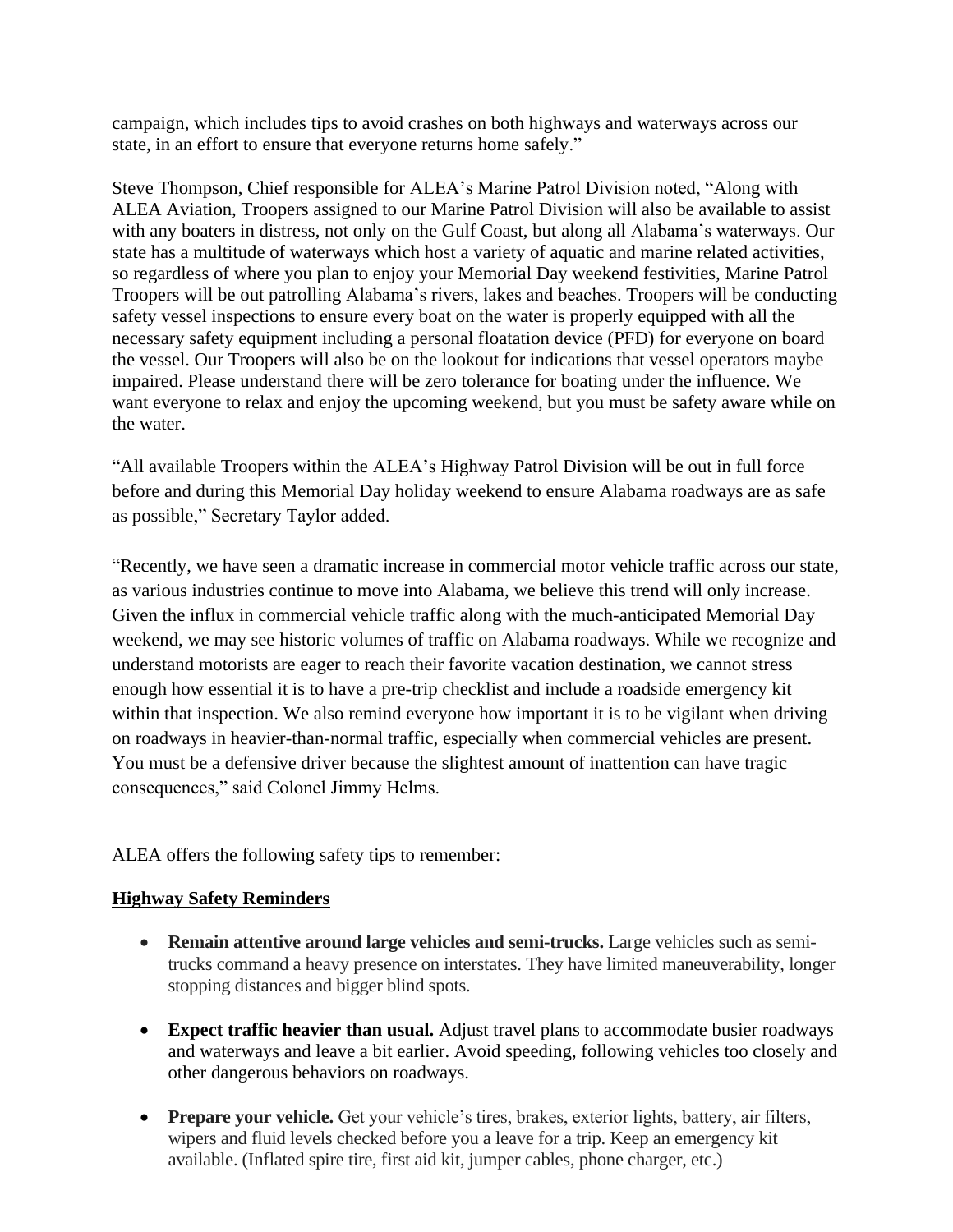- **Avoid driving under the influence of alcohol or drugs**. If you plan on consuming alcohol pre-plan for a designated driver, call Uber or a cab. Designate a sober driver in advance to get you home safely
- **Buckle up no matter how short your trip.** Ensure all the vehicle's occupants are buckled up and children are utilizing a child restraint system. Car seats and boosters provide protection for infants and children in a crash, yet car crashed are a leading cause of death for children ages 1 to 13.
- **Don't follow other vehicles too closely.** "Following too close" is one of the leading contributing factors behind crashes. Maintaining situational awareness and operating under a defensive driving posture is critical in avoiding crashes especially during high traffic periods.

## **Boating Safety Reminders**

- **Holidays are not the time for novice boaters to learn to operate their crafts.** Operator inexperience is one of the leading contributing factors to boating crashes in Alabama. New operators should consider attending an in-person boating-safety class prior to going to the water.
- **Children younger than age 8 are required to always wear PFDs (unless inside a permanently affixed cabin enclosure).** They also should wear PFDs that are the appropriate size.
- **Be mindful of other boaters.** Avoid passing too closely to boats in motion, boats at idle and persons in the water.
- **Boaters should avoid the use of alcoholic beverages or use the designated operator system.** The sun, wind and other weather conditions already produce an effect on boaters known as "boater fatigue," and the consumption of alcohol only compounds and intensifies the effect.
- **Avoid boating at night unless familiar with the body of water.** Then, operate at a reduced, safe speed. Make sure all navigation lights are in proper working order and displayed properly. Have a cell phone and flashlight on hand in case of emergency.
- Inflatable PFDs may not be used by persons at the age of 15 and younger. They also are not approved for use by skiers, persons being towed on tubes or other aqua-planning devices, or for use on personal watercraft.

## **Beach and Swimming Safety Reminders**

• **Always check surf and weather conditions before heading to the beach and observe beach flags.**